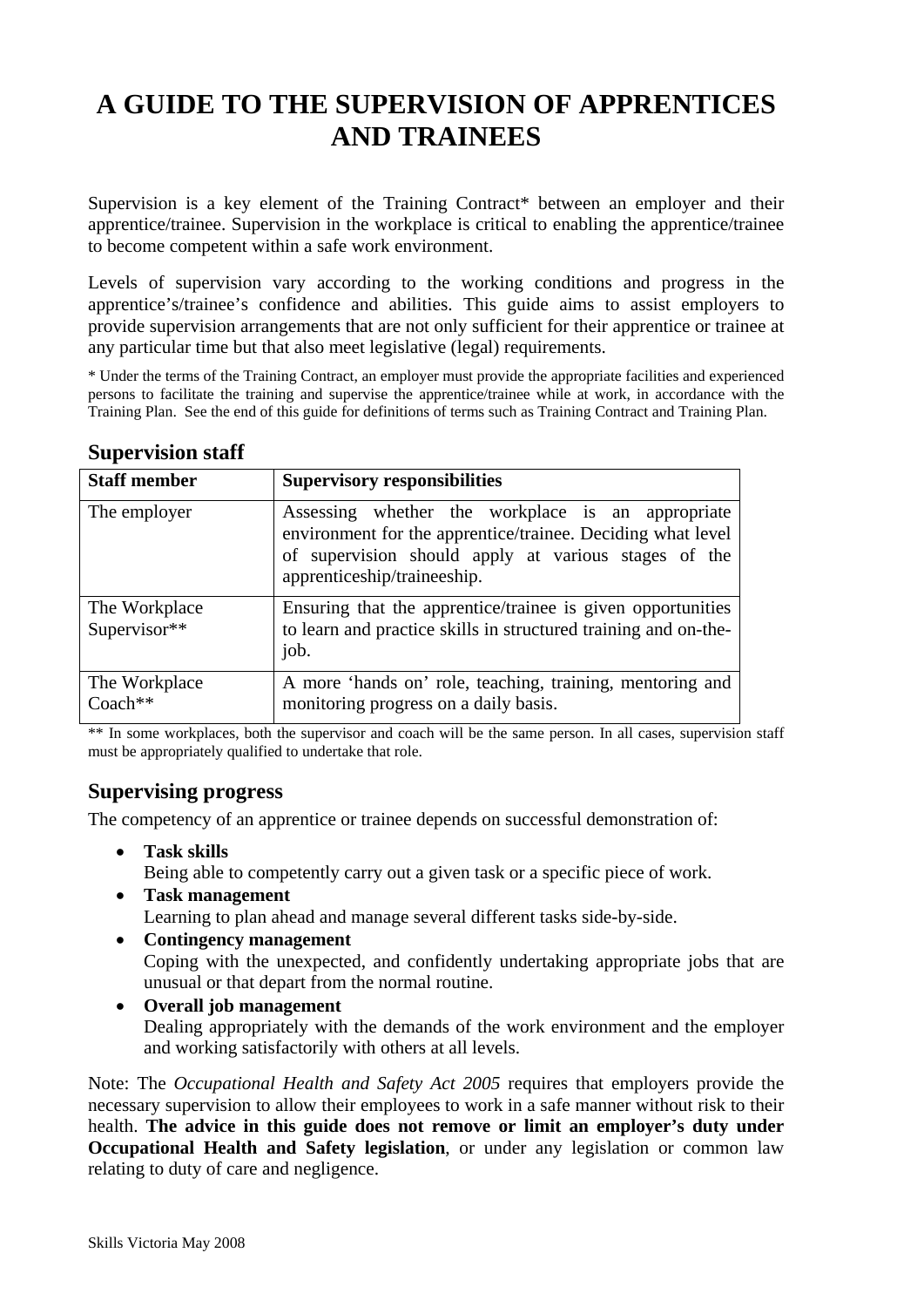## **Levels of supervision and when they apply**

Apprentices and trainees need varying levels of supervision as they acquire skills and gain confidence. This supervision falls into two categories: Direct and General. Apprentices/trainees begin learning a particular skill under Direct Supervision. When they achieve competence in the skill they move to General Supervision while they are undertaking work where that skill is required.

## **Direct Supervision**

Direct Supervision is one-on-one supervision. It is essential for every new apprentice or trainee and must be maintained in the teaching of a particular skill until the apprentice/trainee has been officially deemed competent in that skill.

Direct Supervision can be provided by the employer, the Workplace Supervisor, Workplace Coach or another qualified employee.

If an apprentice or trainee becomes competent in one particular skill (and it has been signed off by the Registered Training Organisation – the RTO), they do not move from Direct Supervision to General Supervision for other skills that they are still learning or have yet to learn under Direct Supervision. In reality, they will be moving from Direct to General Supervision on a regular basis as they become competent in additional skills.

*This means the Workplace Coach is to work with the apprentice/trainee, constantly reviewing the work practices and standard of the apprentice's work. A Workplace Coach with appropriate experience must be on site the vast majority of the time.*

#### **General Supervision**

General Supervision is a stage that apprentices or trainees enter as they gain skills that allow them to function more independently of Direct Supervision. They will be moving from Direct to General Supervision in respect of different skills as they train in and become competent in those skills.

To work under General Supervision, the apprentice or trainee will have had their competence formally assessed (as with Direct Supervision). It is expected that they will also have gained enough experience to undertake a task to the same standard as staff qualified in that skill.

*This underlines the need for the apprentice/trainee to have regular attendance of the Workplace Coach on site. A Workplace Coach with appropriate experience is required to check the work being performed and provide the apprentice with associated instructions and assistance.*

#### **Employer responsibility**

Whoever undertakes the training, the employer remains responsible for the quality and safety of the training, and both the Direct and General Supervision being provided. This also allows the employer to ensure that the apprentice/employee is made aware of just how the employer wants them to be involved in the business, so that a good employer-employee understanding is reached, for the benefit of all.

## **Summary**

It is the employer's responsibility to guide the apprentice/trainee through their training via the stages of Direct and General Supervision. The employer is assisted by:

- the Workplace Supervisor, who provides training
- the Workplace Coach, who acts as mentor as well as trainer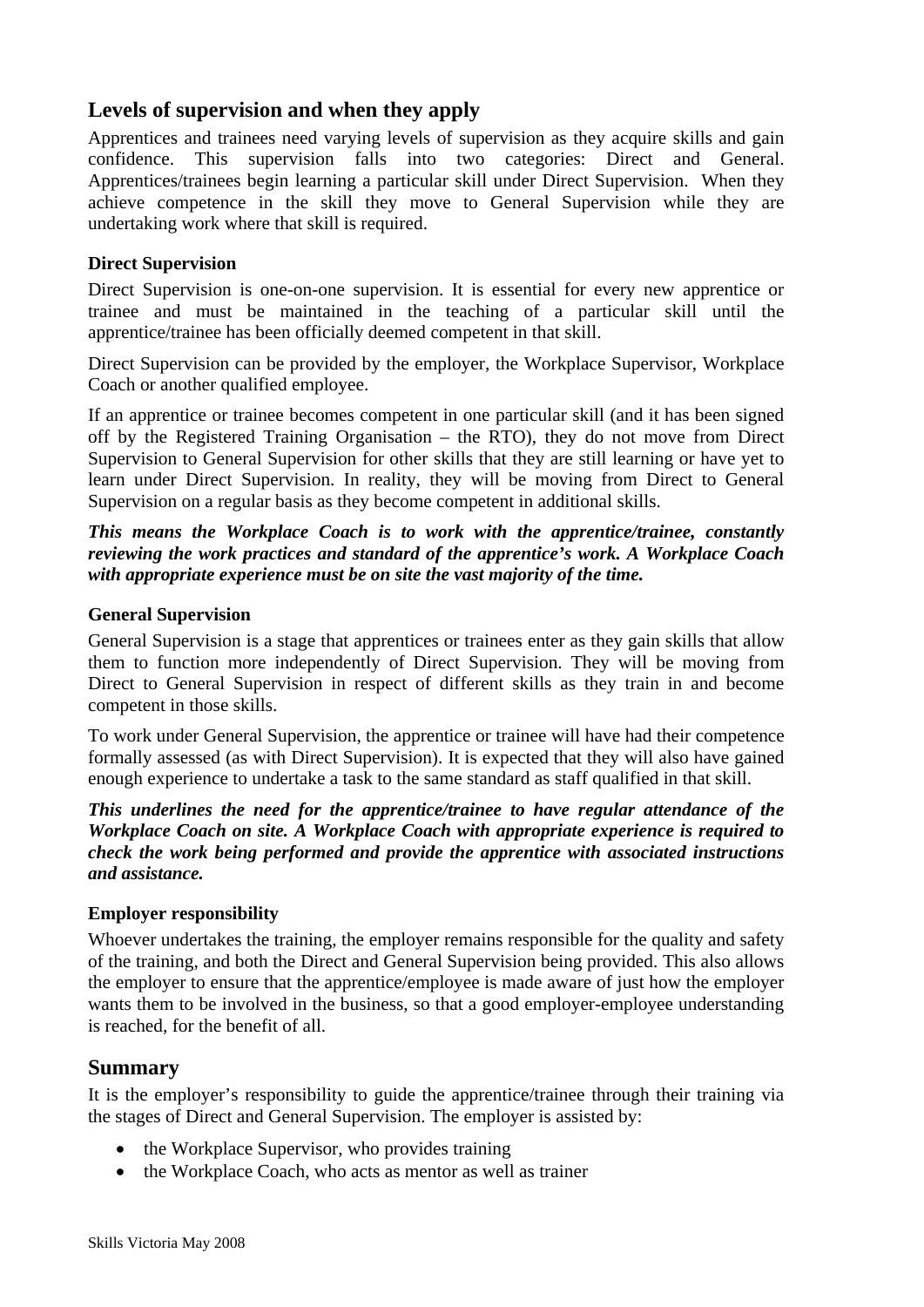- the Training Plan, which provides details of the tasks to be completed
- advice from an Apprenticeship Field Officer, if desired.

Only when an apprentice/trainee under Direct Supervision has been assessed as competent in a skill or set of skills, and this has been documented ('signed off') by the RTO, can the employer allow them to progress to General Supervision for that skill or set of skills. This procedure must apply to all tasks or skills until the apprenticeship or traineeship is complete.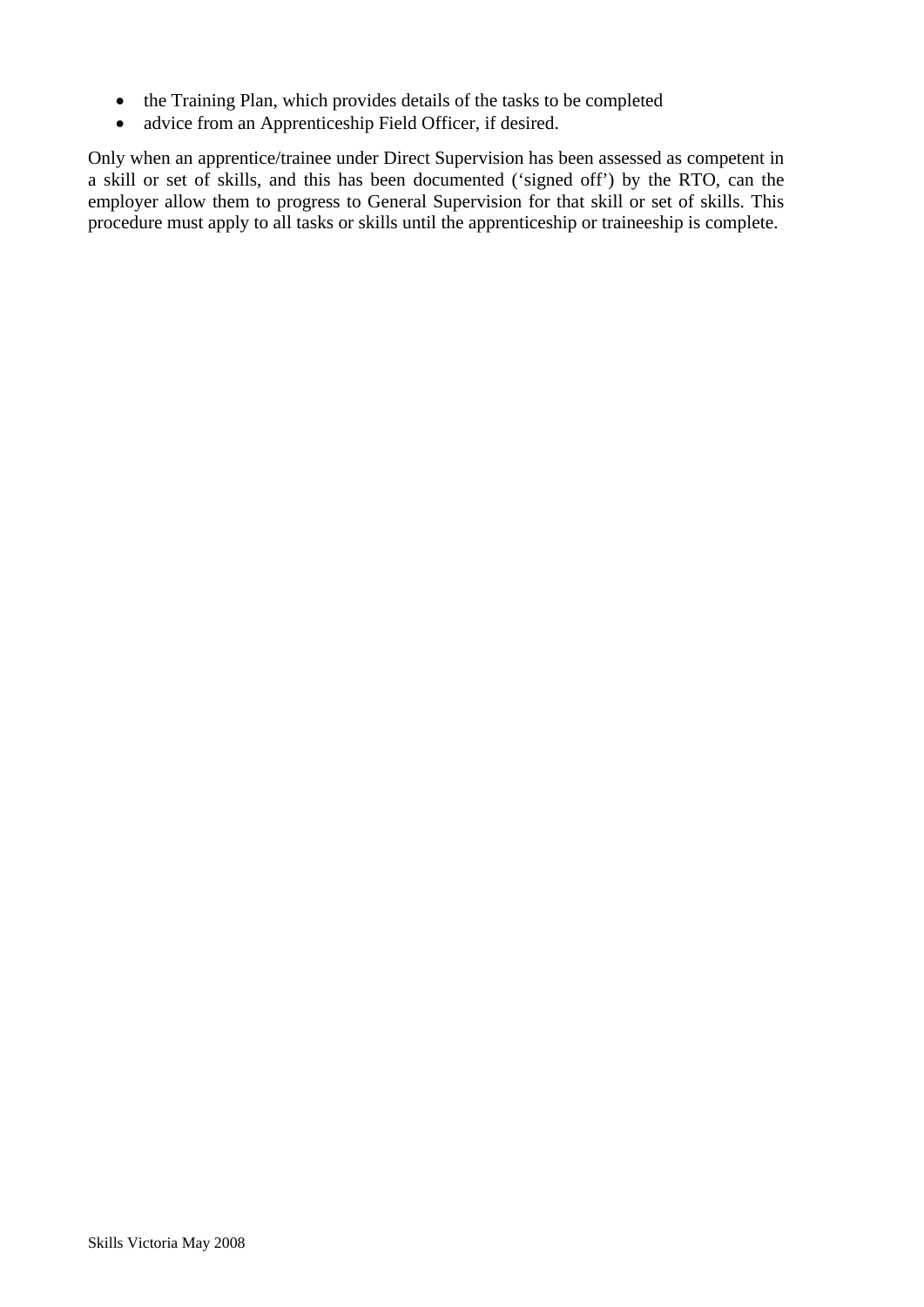# **Case study – Direct Supervision**

#### **John's story**

John has been a painting apprentice with a small painting firm for five months. As part of this apprenticeship John enrolled at the local TAFE Institute, and has completed one week of off-the-job training. During that week, TAFE induction and some OH&S education was completed.

John's employer, Peter, has been impressed by the apprentice's performance at work, especially the filling and sanding of walls. This is now familiar work for John, who, while employed by Peter, has been doing this type of work under the direction of a tradesman for the past two months.

However, being left alone at the worksite on several occasions left Lee feeling uneasy and he decided to ring the apprenticeship hotline to ask for advice about this.

An Apprenticeship Field Officer arranged to meet with Peter and John to discuss the situation. It was agreed at this meeting that although John had developed some basic skills it was not appropriate that he be left on-site alone at this stage of his apprenticeship.

The decision to keep John under Direct Supervision was made because of the following factors:

- Despite two months workplace experience in the particular skills of filling and sanding, Lee had not yet commenced the relevant TAFE structured training ('off-thejob training' or 'workplace based training') that was necessary to provide an underpinning knowledge of those tasks.
- The competencies relating to these tasks were not signed off on the Training Plan by the Registered Training Organisation.
- For this worksite, OH&S procedures relating to induction and risk analysis were not being properly followed.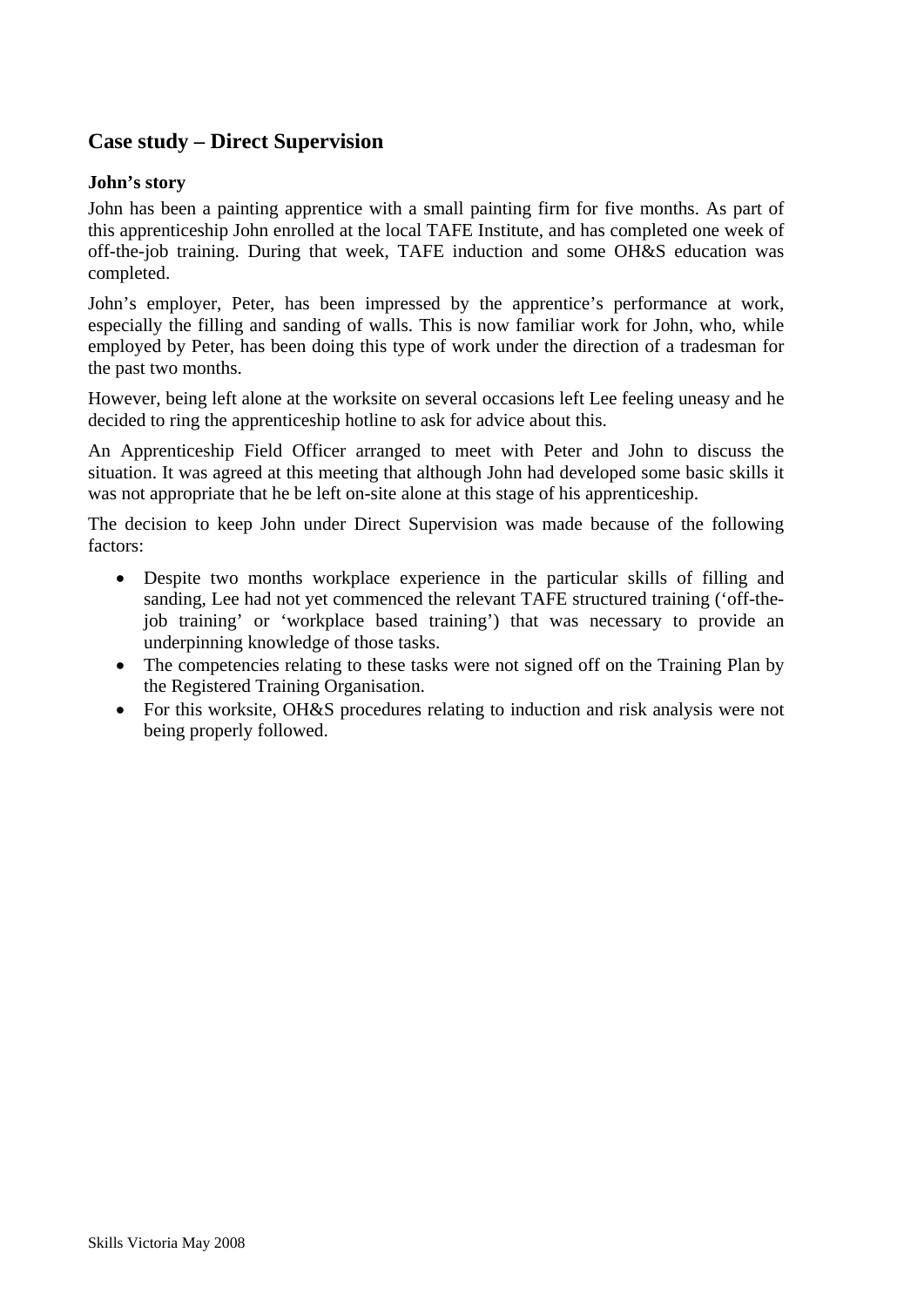# **Case study – General Supervision**

## **Laurie's story**

Laurie, a fourth-year carpentry apprentice working for a medium-sized builder, has completed all his off-the-job training at the local TAFE Institute.

Laurie's employer, Michael, is currently building a new home in the area. Michael has been building new homes for the last 20 years, and has exposed Laurie to all areas of the business during his apprenticeship.

Michael and Laurie are currently at the fit-out stage of the new home. A delivery of ten doors arrives at the site and, while they are being unloaded, Michael has a call on his mobile phone from a client who wants an urgent quote that will require Michael to leave the worksite.

Michael and Laurie discuss the procedures required to hang the doors to make sure that Laurie is fully aware of all that is required. Michael then talks to the two subcontractor plumbers who are on-site to confirm that they will be remaining there for the whole day. After confirming that Laurie is confident about performing the task, and that a mobile phone is available if contact is necessary, Michael decides that it will be all right to leave for a short time to prepare the quote. Michael also makes sure that the plumbers know he will only be gone for a short period.

Laurie has hung half the doors when Michael returns. Michael examines the work and discusses the few problems that have been encountered by Laurie before giving Laurie feedback on the performance of the task.

They then hang the remaining five doors together.

Michael's decision to leave Laurie for a short time was appropriate for the following reasons:

- Laurie had completed all relevant TAFE training, and therefore had a strong underpinning knowledge of the skills required for the task.
- The competencies relating to this task had been signed off by the Registered Training Organisation (TAFE) and the employer.
- Laurie had already performed this task several times during his apprenticeship.
- OH&S procedures had been conducted for the worksite, and subcontracted tradesmen were on-site for the whole time, meaning that Laurie would not be working alone.
- Before leaving the worksite, Michael spent time discussing the full and correct process for the job with Laurie, and then spent further time providing feedback after his return.